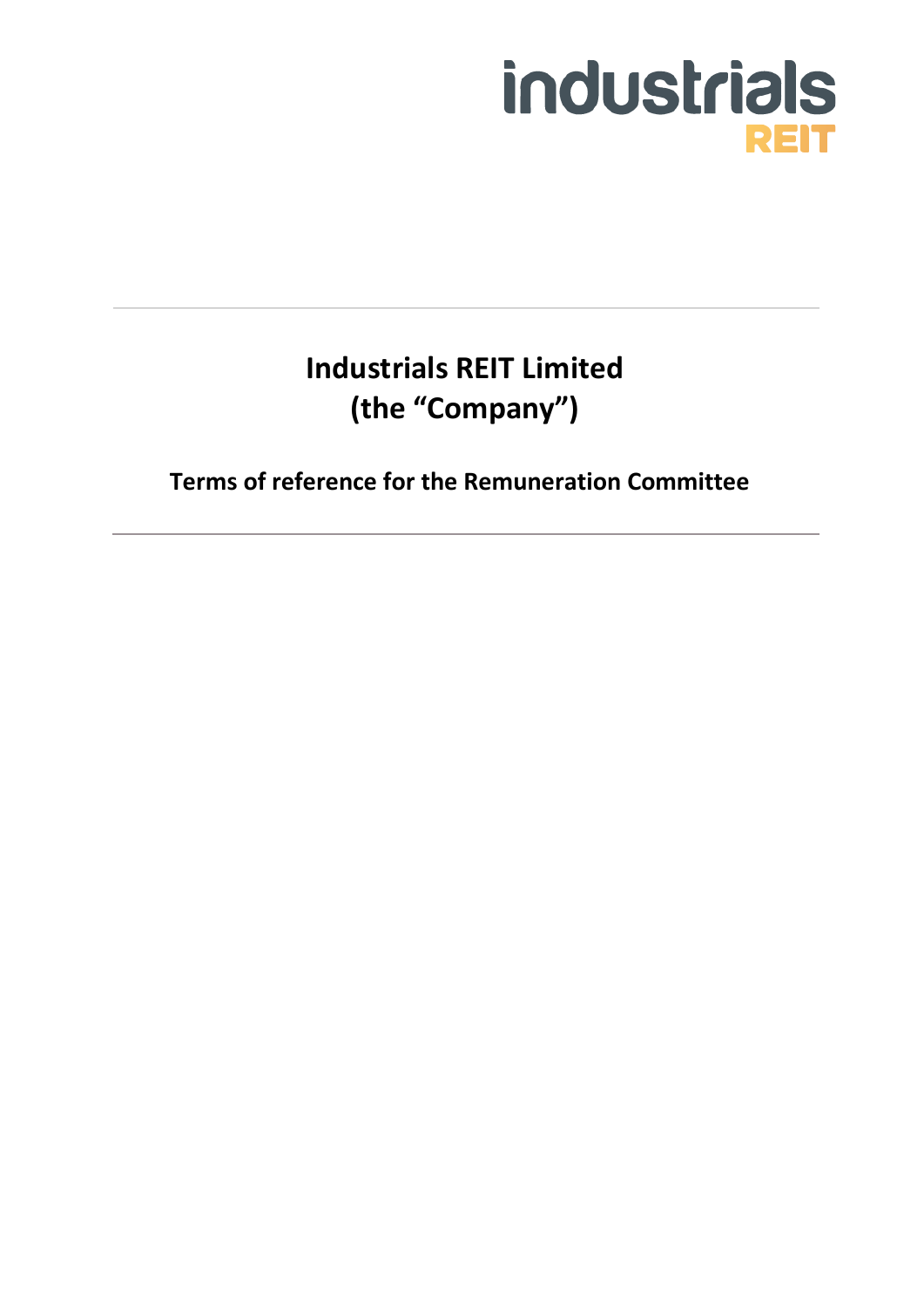# **1. CONSTITUTION**

In order to avoid potential conflicts of interest, every company should establish a formal and transparent procedure for developing a policy on executive remuneration and for fixing the remuneration packages of individual directors, within agreed terms of reference. A formally appointed Remuneration Committee of the board of directors (the "**Board**") comprising wholly or substantially, of independent non-executive directors, with access to independent surveys and consultants, can be a useful mechanism for facilitating the determination of all the essential components of remuneration and establishing remuneration credibility with stakeholders.

The financial rewards offered by Industrials REIT Limited should be adequate to attract people of the required caliber, as failure to attract the right people will have a negative impact on the efficiencies of Industrials REIT Limited and consequently, on the returns to its shareholders. The Company should remunerate fairly, responsibly and transparently so as to promote the achievement of strategic objectives and positive outcomes in the short, medium and long term.

### **2. COMPOSITION OF THE COMMITTEE**

- 2.1 The Board shall appoint the Committee chairperson who shall be an independent non-executive director. In the absence of the Committee chairperson and/or an appointed deputy, the remaining members present shall elect one of themselves to chair the meeting who would equally qualify under these terms of reference to be appointed to that position by the Board. The chairperson of the Board shall not be chairperson of the Committee.
- 2.2 The members of the Committee shall be appointed by the Board on the recommendation of the nomination committee (if a nomination committee was constituted by the Board) and in consultation with the chairperson of the remuneration committee. Appointments to the Committee shall be for period of up to three years, which may be extended for no more than two additional three-year periods.
- 2.3 The Committee shall have at least three members, all of whom shall be non-executive directors. The majority of the members shall be independent non-executive directors. The chairperson of the Board may serve on the Committee (but shall not chair the Committee) if he or she was considered independent on appointment as chairperson.

#### **3. RESPONSIBILITIES**

- 3.1 The Committee shall determine and agree with the Board the Company's general policy for the remuneration of the Company's chairperson, the executive directors and other senior executives including pension rights and compensation payments. In determining such policy, the Committee shall take into account all factors, which it deems necessary including relevant legal and regulatory requirements and the provisions and recommendations of relevant guidance. The Committee will aim to give the executive directors and other senior executives every encouragement to enhance the Company's performance and to ensure that they are fairly but responsibly rewarded for their individual contributions and performance.
- 3.2 The remuneration policy should bear in mind the Company's appetite for risk and be aligned to the Company's long-term strategic goals. It should also promote an ethical culture and responsible corporate citizenship. A significant proportion of remuneration should be structured so as to link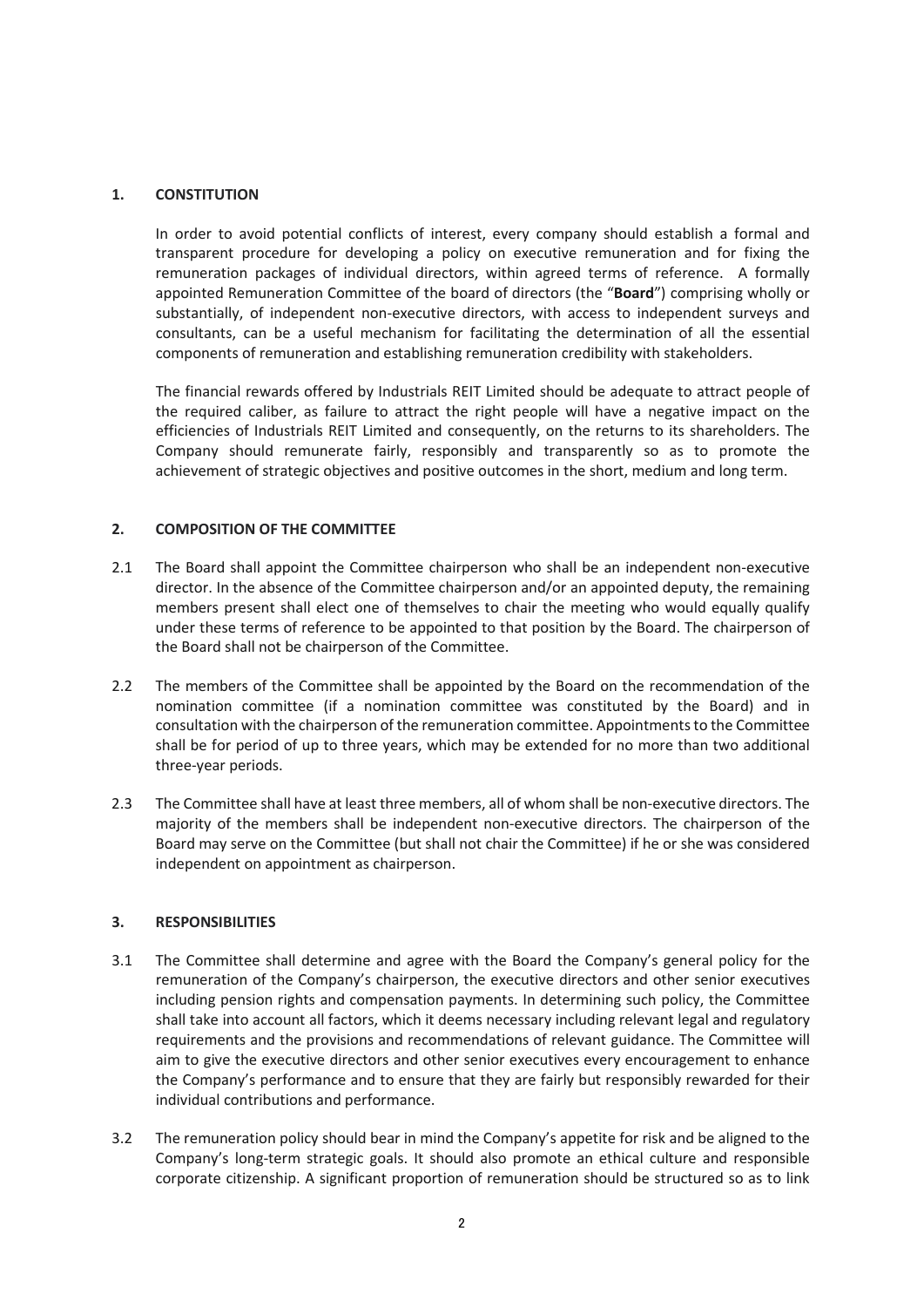rewards to corporate and individual performance and be designed to promote the long-term success of the Company.

- 3.3 When setting remuneration policy for executive directors and other senior executives, the Committee shall review and have regard to the pay and employment conditions across the group, especially when determining salary increases.
- 3.4 The Committee shall review the ongoing appropriateness and relevance of the remuneration policy. It shall, together with the Board, oversee that the implementation and execution of the remuneration policy achieves the objectives of the policy.
- 3.5 The Committee shall approve the design of, and determine targets for, any performance related pay schemes operated by the Company and approve the total annual payments made under such schemes.
- 3.6 The Committee shall review the design of all share incentive plans for approval by the Board and shareholders. For any such plans, determined each year whether awards will be made, and if so, the overall amount of such awards, the individual awards to executive directors, Company Secretary and other senior executives and the performance targets to be used.
- 3.7 Within the terms of the agreed policy and in consultation with the chairperson and/or chief executive and/or other non-executive directors as appropriate, the Committee shall determine specific remuneration packages for the chairperson, each executive directors of the Company, the Company Secretary and other senior executives, including but not limited to basic salary, benefits in kind, annual bonuses, if any, performance-based incentives, share incentives, pensions and other benefits. No individual shall be involved in any decisions as to their own remuneration.
- 3.8 The Committee shall review at least on an annual basis the terms and conditions of executive directors' service agreements, taking into account information from comparable companies where relevant.
- 3.9 The Committee shall:
	- ensure that contractual terms on termination and any payments made are fair to the individual and the Company; that failure is not rewarded and the duty to mitigate loss is fully recognised;
	- oversee any major changes in employee benefits structures throughout the group; and
	- agree the policy for authorizing claims for expenses from the directors.
- 3.10 The Committee shall not determine the remuneration or terms of any consultancy agreement of any non-executive director. The remuneration of non-executive directors shall be a matter to be determined by the Board (and/or the shareholders).
- 3.11 The Committee shall be exclusively responsible for establishing the selection criteria, selecting, appointing and setting the terms of reference for any remuneration consultants who advise the Committee.
- 3.12 The Committee shall obtain reliable, up-to-date information about remuneration in other companies of comparable scale. The Committee shall have full authority to appoint remuneration consultants and to commission or purchase any reports, surveys or information which it deems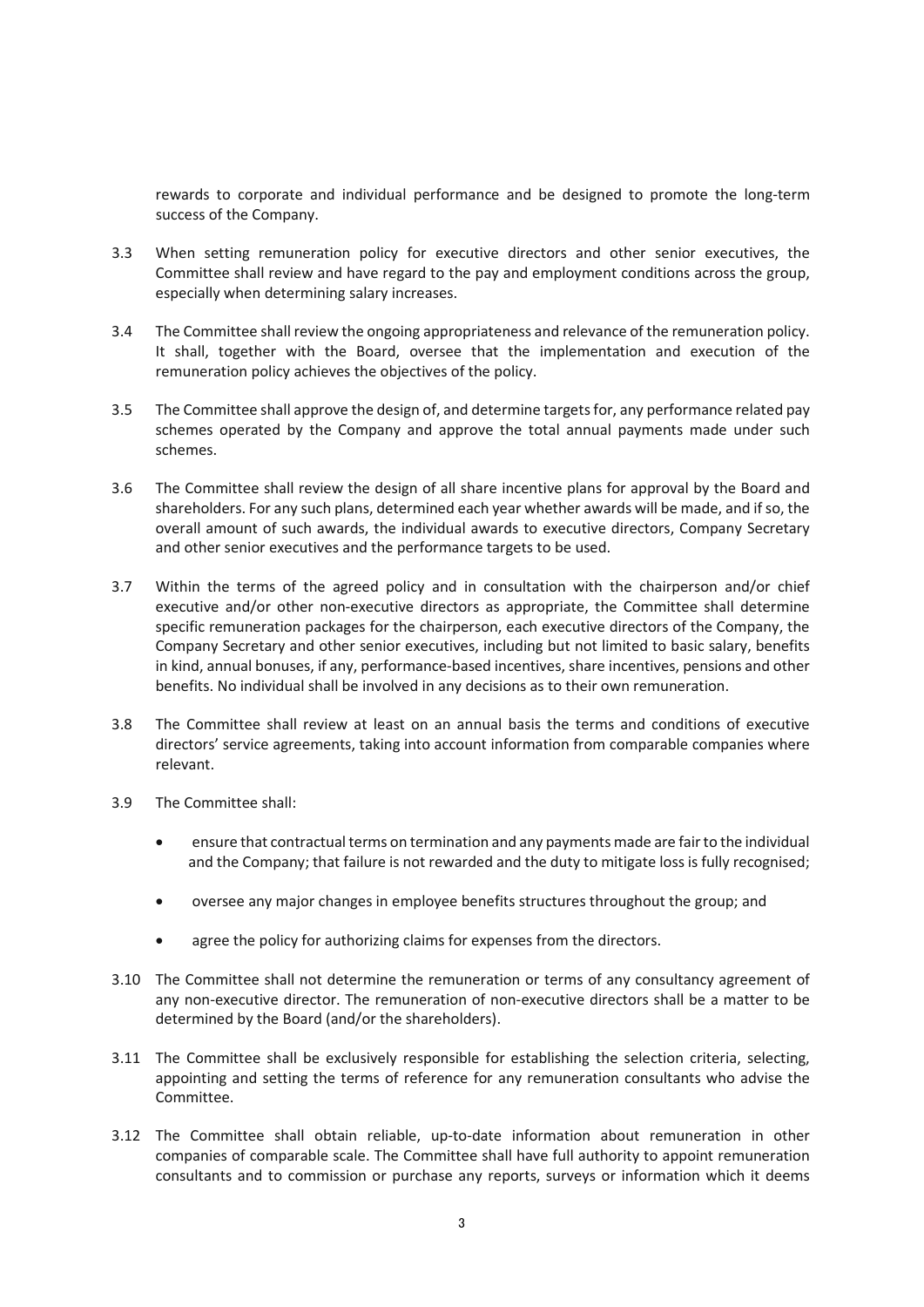necessary to help it fulfil its obligations within any budgetary restraints imposed by the Board.

3.13 The Committee shall consider such other matters as may be requested by the Board and work and liaise as necessary with all other committees of the Board.

## **4. SHAREHOLDER ACCEPTANCE**

- 4.1 Every effort should be made to promote acceptance of the necessity for, and benefits of, a realistic realignment of director remuneration. The chairperson, or in his or her absence, an alternate member of the Committee, shall attend the annual general meeting of the Company to answer questions concerning the Committee's work and maintain contact as required with shareholders.
- 4.2 The Committee shall ensure that provisions regarding disclosure of information, as set out in applicable laws and principles of good corporate governance, are fulfilled and shall produce a remuneration report for inclusion in the Company's annual report. The remuneration report should, to the extent possible, consists of three parts: (i) a background statement; (ii) an overview of the main provisions of the remuneration policy; and (iii) an implementation report containing details of all remuneration awarded to directors during the reporting period.
- 4.3 The Committee shall liaise with the Board in relation to the preparation of the remuneration report for inclusion in the integrated annual report. The remuneration policy and the implementation report should be tabled every year for separate non-binding advisory votes by shareholders at the annual general meeting.
- 4.4 The Committee will determine and agree with the Board the measures to take in the event that either the remuneration policy or the implementation report, or both have been voted against by 25% or more of the voting rights exercised. Such measures shall be included in the remuneration policy and shall provide for taking steps in good faith and with best reasonable efforts towards an engagement process to ascertain the reasons for the dissenting votes and appropriately addressing legitimate and reasonable objections and concerns raised.

# **5. AUTHORITY**

The Committee is authorised by the Board to examine any activity within its terms of reference and is authorised to obtain, at the Company's expense, legal or professional advice on any matter within its terms of reference. A duly convened meeting of the Committee at which a quorum is present shall be competent to exercise all or any of the authorities, powers and discretions vested in or exercisable by the Committee. The Committee is authorised to seek any information it requires from any employee or director, and all such employees or directors will be directed to co-operate with any request made by the Committee.

#### **6. MEETINGS AND PROCEDURES**

6.1 Unless varied by these Terms of Reference, meetings and proceedings of the Committee shall be governed by the Industrials REIT Limited's By-Laws regulating the meetings and proceedings of directors and committees.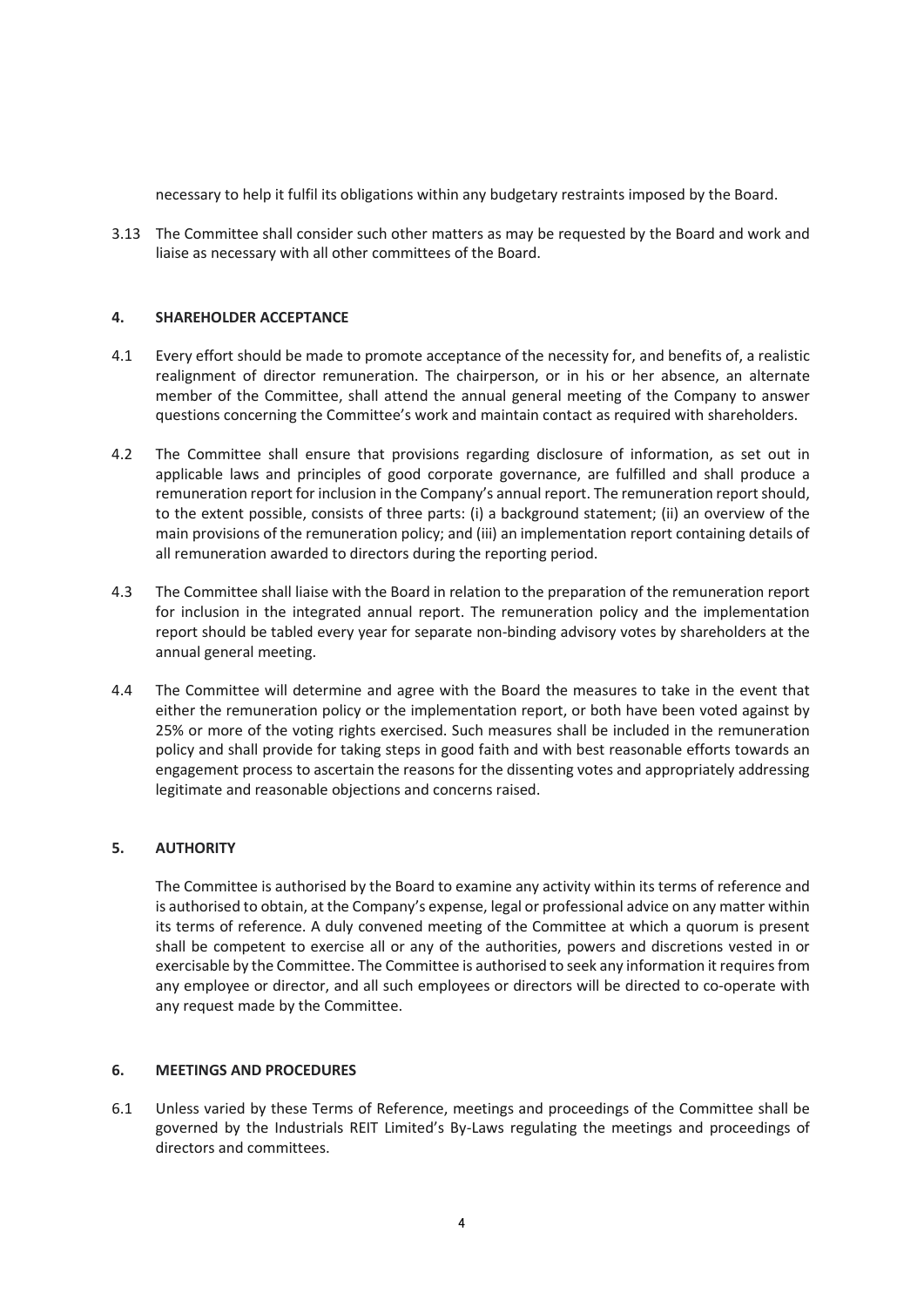- 6.2 Meetings of the Committee shall be held as the Committee deems to be appropriate. However, the Committee should meet at least twice each year. Further meetings may be called by the chairperson of the Committee or any member of the Committee.
- 6.3 The notice of each meeting of the Committee, confirming the venue, time and date and enclosing an agenda of items to be discussed, other than under exceptional circumstances, shall be forwarded to each member of the Committee not less than four working days prior to the date of the meeting. Any supporting documents shall be sent to each member of the Committee and to other attendees (as appropriate) at the same time.
- 6.4 Only members of the Committee have the right to attend Committee meetings but other directors and external advisers may be invited to attend all or part of any meeting as and when appropriate. In the ordinary course of events the Committee may invite the chairperson of the Board and the chief executive officer to attend meetings to discuss the performance of other executive directors and to make proposals as necessary.
- 6.5 The Company secretary or his or her nominees shall be the secretary of the Committee and shall ensure that the Committee receives information and papers in a timely manner to enable full and proper consideration to be given to the issues.
- 6.6 The quorum for a meeting shall be two members present in person or by means of electronic media such as video or telephone conferencing.
- 6.7 Decisions shall be by a simple majority. Each member of the Committee shall have one vote which may be cast on matters considered at the meeting. Votes can only be cast by members attending a meeting of the Committee.
- 6.8 If a matter that is considered at the Committee is one where a member of the Committee, either directly or indirectly has a personal interest, that member shall not be permitted to vote at the meeting.
- 6.9 Save where he or she has a personal interest, the chairperson will have a casting vote.
- 6.10 Resolutions in writing signed by all the members of the Committee shall be as valid and effective as a resolution passed at a meeting of the Committee. Such resolutions may be contained in one or more documents in the like form each signed by one or more of the members of the Committee.
- 6.11 The Committee secretary shall take minutes of meetings. Provided there is no conflict of interest and with the consent of the chairman, any director may obtain copies of the Committee's minutes. The Committee chairperson shall report to the Board on its proceedings after each meeting on all matters within its duties and responsibilities.
- 6.12 No Committee attendee shall participate in any discussion or decision in respect of his/her own remuneration.

#### **7. GENERAL**

7.1 The Committee shall arrange for periodic reviews of its own performance and, at least once a year, review its constitution and terms of reference to ensure it is operating at maximum effectiveness and recommend any changes it considers necessary to the Board for approval.